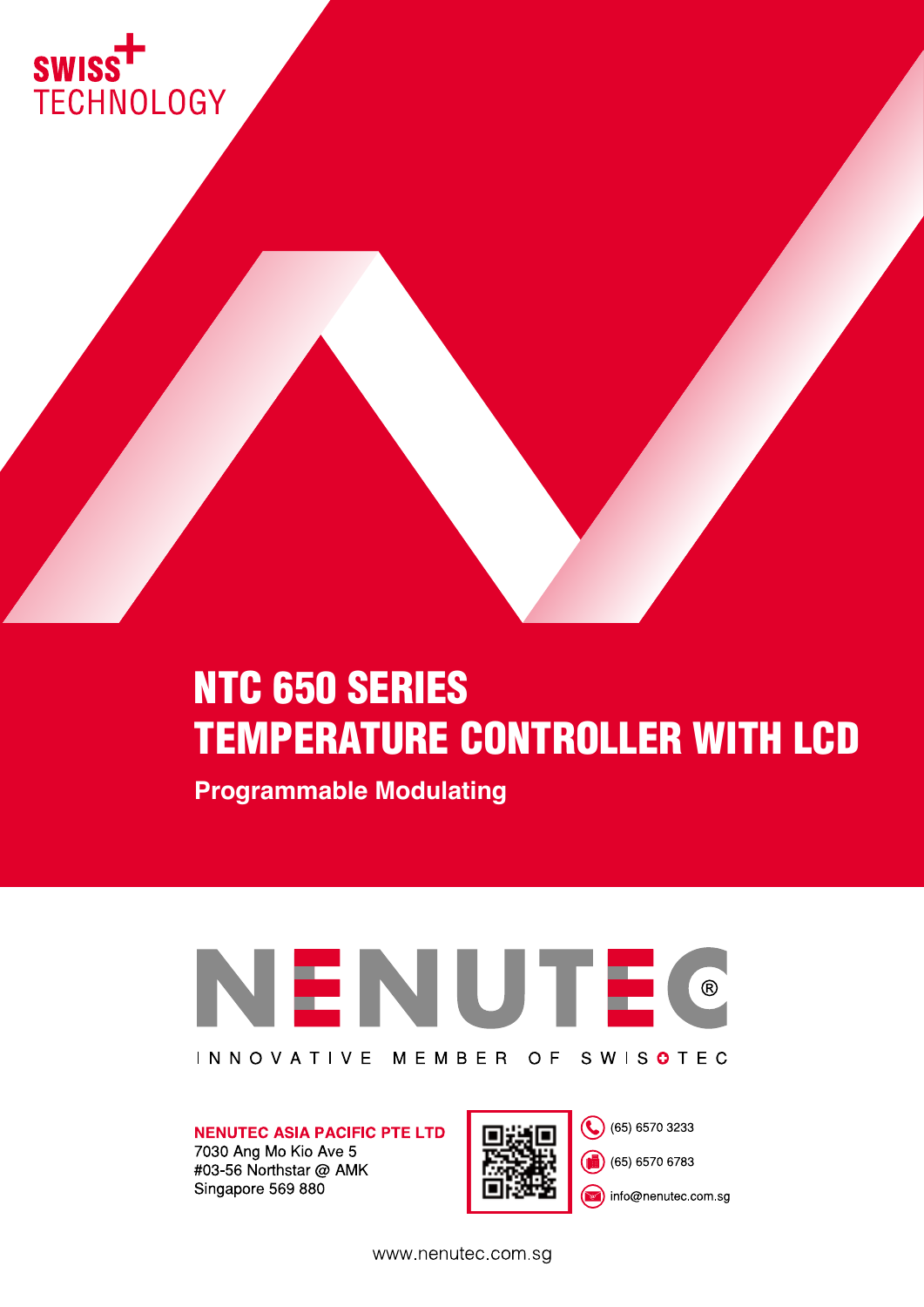## **NTC 650 SERIES TEMPERATURE CONTROLLER WITH LCD**

**Programmable Modulating**



### **NTC 650 SERIES**

NTC 650 series feature a 3-wire floating (incremental) or a 0-10 VDC control output and come with an Liquid Crystal Display. The controllers are designed for use in 2-pipe or 4 Pipe air handling units, and a variety of heating and cooling applications controlled by water valves and damper actuator.

### **PRODUCT FEATURE**

- **Aesthetic Design with LCD**
- 3 Point floating or Modulating
- 0 10Vdc for Modulating
- **Internal NTC thermistor Sensor**
- Can be use with External Duct Sensor and NTS Series (Optional)
- **User Programmable**
- **Low and High Set Point Limitation**
- **Celsius or Fahrenheit Selectable**

#### **TECHNICAL SPECIFICATION**

| <b>MODEL NUMBER</b>                 | <b>NTC 651</b>                      | 3 Point Floating Control Single Output, Cooling Only or<br>Heating Only, 2-pipe System     |
|-------------------------------------|-------------------------------------|--------------------------------------------------------------------------------------------|
|                                     | <b>NTC 652</b>                      | 0 - 10Vdc Modulating Control Single Output, Cooling<br>Only or Heating Only, 2-pipe System |
| <b>POWER SUPPLY</b>                 | <b>AC 24V</b>                       |                                                                                            |
| <b>SET POINT TEMPERATURE RANGE</b>  | 10 to $35^{\circ}$ C                |                                                                                            |
| <b>ADJUSTABLE PROPORTIONAL BAND</b> | $0 - 4K$                            |                                                                                            |
| <b>SENSOR ELEMENT</b>               | NTC Thermistor 10K $\Omega$ at 25°C |                                                                                            |
| <b>BODY MATERIAL</b>                | Self-extinguishing, Molded ABS      |                                                                                            |
| <b>FINISH</b>                       | Off White Color                     |                                                                                            |
| <b>IP PROTECTION</b>                | IP <sub>30</sub>                    |                                                                                            |
| <b>AMBIENT TEMPERATURE</b>          | -20°50° as per IEC721-3-3           |                                                                                            |
| <b>AMBIENT HUMIDITY</b>             | 595% rH (non Condensing)            |                                                                                            |
| <b>INVENTORY TEMPERATURE</b>        | +70°C as per IEC 721-3-2            |                                                                                            |
| <b>CERTIFICATION</b>                | CE and ISO 9000 (ENrequirements)    |                                                                                            |